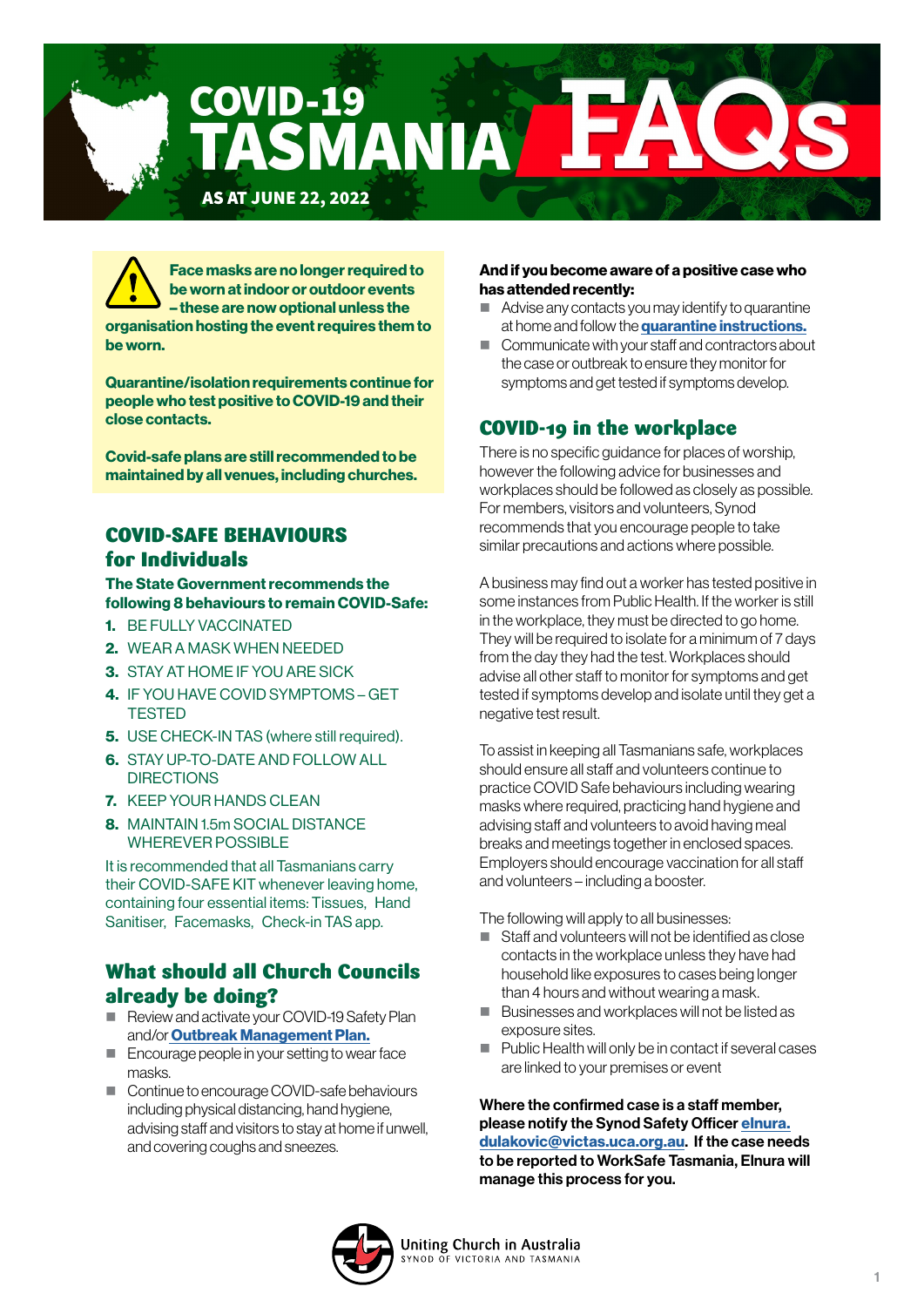

# Public Health response to a confirmed case of COVID-19 (individuals)

Since Monday May 2, 2022, 'close contacts' no longer need to quarantine for seven days.

Close contacts - those who live in the same household as confirmed COVID cases - are still required to take daily rapid antigen tests, wear masks when in indoor spaces outside of the home, advise their workplace and avoid aged care homes and hospitals. They are required to test and isolate immediately should they develop symptoms.

When someone is diagnosed with COVID-19, they become a 'confirmed case'. A confirmed case is someone who has a positive COVID-19 Rapid Antigen Test (RAT) or a positive PCR.

The care you need will be available if you receive a positive COVID-19 result. If you have a positive PCR you will receive a message if your result is positive. If your RAT is positive you need to register [the result](https://form.jotform.com/220047395346052) to access services.

You will need to help with contact tracing, to identify people who may be close contacts and need to be tested or quarantined to prevent further spread of the virus.

The Department of Health will be able to talk to you about your symptoms, any medical conditions, your home situation and the support you have available. They will help decide if you can isolate at home until you are well and no longer at risk of infecting others, or if you need to isolate somewhere with a lower risk and/or more medical support.

Positive cases will be advised to tell their workplace they have tested positive for COVID-19 so information can be provided to other staff.

Most fully vaccinated people will only experience mild illness with symptoms such as a fever, cough, sore throat, runny nose, fatigue, shortness of breath, or loss of taste and smell.

#### Key steps taken to manage a confirmed case or outbreak of COVID-19 include:

 $\blacksquare$  isolating the case (even if vaccinated) and organising appropriate, safe medical care

- $\blacksquare$  identifying and quarantining close contacts of the case – these are your household contacts or anyone who has spent more than 4 hours in a residential situation. Read more about [what to do if you test positive for COVID-19](https://www.coronavirus.tas.gov.au/keeping-yourself-safe/what-to-do-if-you-test-positive-to-covid-19-checklist)  [checklist.](https://www.coronavirus.tas.gov.au/keeping-yourself-safe/what-to-do-if-you-test-positive-to-covid-19-checklist)
- $\blacksquare$  continuing widespread testing within the community to identify further cases
- encouraging Public Health social measures such as social distancing, hand hygiene, optimising ventilation and staying at home when unwell.

# CURRENT COVID-SAFE SETTINGS

The following COVID-19 requirements currently apply in Tasmania:

 $\blacksquare$  **Face Masks** are no longer required to be worn in airport terminals, but are still required on board all aircraft in Australia. Travellers should therefore carry a face mask at all times.

As of June 25, masks are no longer required in schools, early childhood centres, or on public transport, however some public transport providers and child care centres (for staff and parents only) may still require masks to be worn based on individual risk assessments.

**From July 1.** the requirement to wear face masks in all other remaining settings such as hospitals, residential aged care facilities, disability providers and correctional facilities will be based on individual organisational risk assessments for each of these settings.

**Facemasks will still be required** to be worn by close contacts when they are in indoor settings outside the home.

Although not mandatory, mask wearing is still strongly recommended in airport terminals and other indoor settings - such as church services and activities including vulnerable people - especially where physical distancing is not possible.

Gatherings including Religious gatherings at churches, places of worship, memorial events and funeral services may accommodate 100 per cent of seating capacity,

In unseated areas, such as a foyer, it is strongly recommended that a maximum of one person per two square metres of floor space continue to be observed. *Continued P3*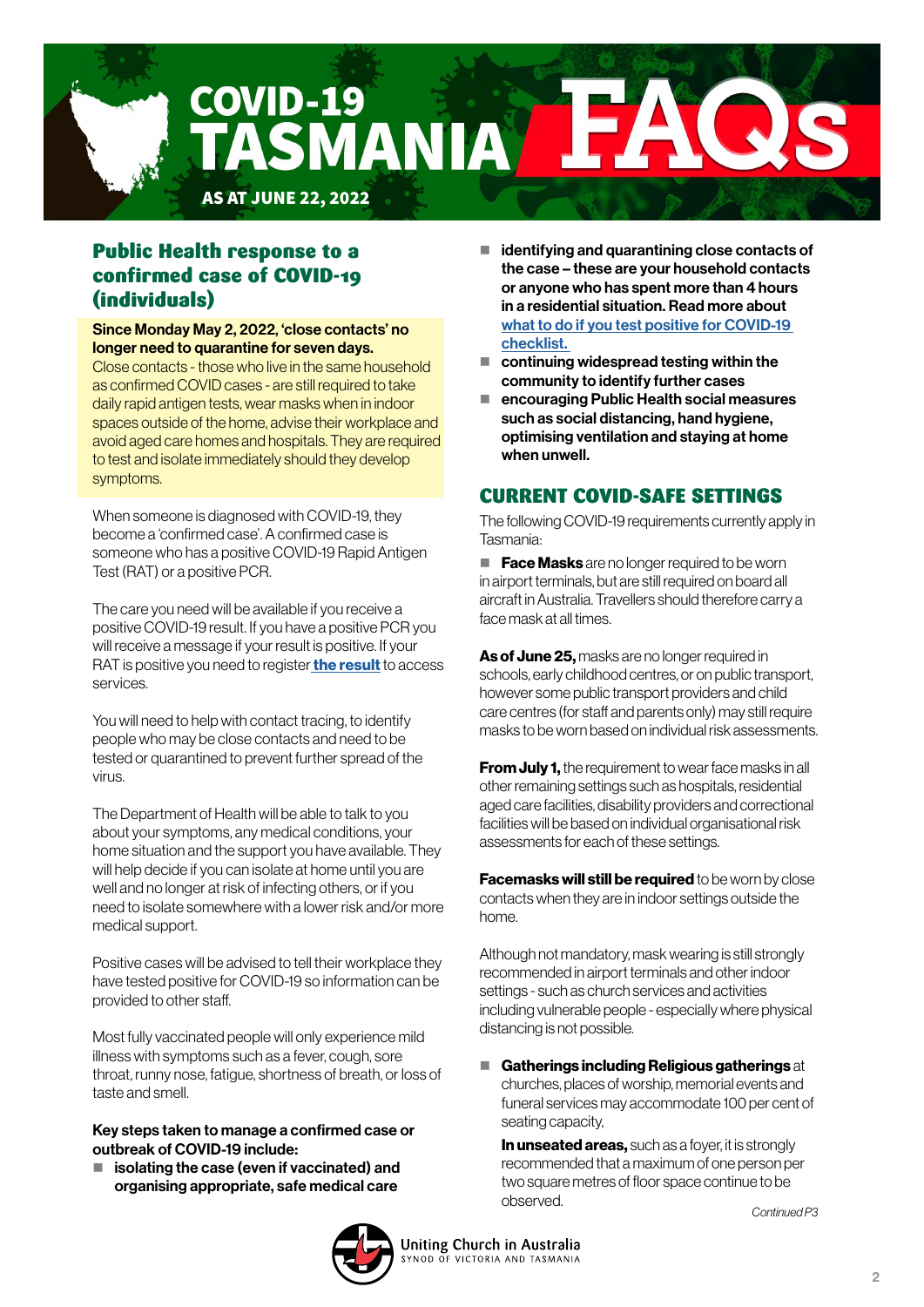

- $\blacksquare$  Weddings There is no limit to the number of people permitted at a wedding at a church or a commercial or public venue (including a public park) however, it is still recommended to maintain 1.5m physical distancing where possible or to encourage the wearing of face masks where physical distancing is not possible, and to continue to observe all other basic Covid-19 precautions.
- Gatherings in private homes are limited to up to 100 people whether indoors and/or outdoors, including residents, children and babies.

## HOW WILL WE KNOW ABOUT FURTHER UPDATES?

Regularly check the latest government advice available at: [https://coronavirus.tas.gov.au/](https://coronavirus.tas.gov.au/
families-community/current-restrictions) [families-community/current-restrictions](https://coronavirus.tas.gov.au/
families-community/current-restrictions)

### IS PHYSICAL DISTANCING STILL RECOMMENDED?

In any gathering or setting it is important to maintain:

- **physical distancing of at least 1.5 metres between** people
- hand hygiene
- **F** respiratory hygiene (sneeze or cough into your elbow or tissues, and clean your hands after coughing or sneezing)
- **F** frequent environmental cleaning and disinfection.

# CHECK-IN TAS

#### Contact tracing and the use of the Check-in TAS app is currently not required.

Visitor screening is still being undertaken at certain high risk settings such as residential aged-care and hospitals. If you have been relying on the Check-in TAS app for your proof of vaccination, find out other ways you can store proof of vaccination on your device at [Vaccination status and evidence.](https://www.coronavirus.tas.gov.au/business-and-employees/vaccination-requirements/vaccination-status-and-evidence)

### GATHERINGS

**What must we have in place to help manage the risk in all public venues, including churches and community halls etc?**

- $\blacksquare$  there must be a COVID contact person for every event or venue
- a COVID-19 Safety Plan must be used at all events and venues
- $\blacksquare$  the event organiser (or contact person) must be ready to present the COVID-19 Safety Plan to an authorised officer immediately on request
- everyone at an event or venue must maintain at least 1.5 metres distancing between themselves and other people, whenever possible
- information must be collected to support rapid contact tracing if required
- **Maximum capacity posters (based on one person** per 2sqm) must be displayed in all non-seated areas, including entry foyers, halls, kitchens etc.

Gatherings in private homes: limited to up to 100 people (including children and babies) at any one time. This limit includes all residents of the household and the people who ordinarily reside at the house. The household gathering limit of 100 people applies whether the gathering is indoors or outdoors, and for all types of gatherings, including barbecues and celebrations. You should not visit others or have visitors to your home if you are unwell.

# **Is singing permitted at gatherings?**

There is no restriction in Government Health advice on communal singing. Normal venue limits and gathering size limits apply.

The most important preventative measure is for singers and musicians to not attend worship, rehearsals or performances if they are unwell or have any symptoms.

#### When rehearsals and performances are conducted, performers should:

- $\blacksquare$  Remain 1.5 metres apart wherever possible
- Strictly follow hand hygiene practices
- Avoid sharing microphones or instruments that are played with a mouthpiece. These areas should also be cleaned with increased frequency.